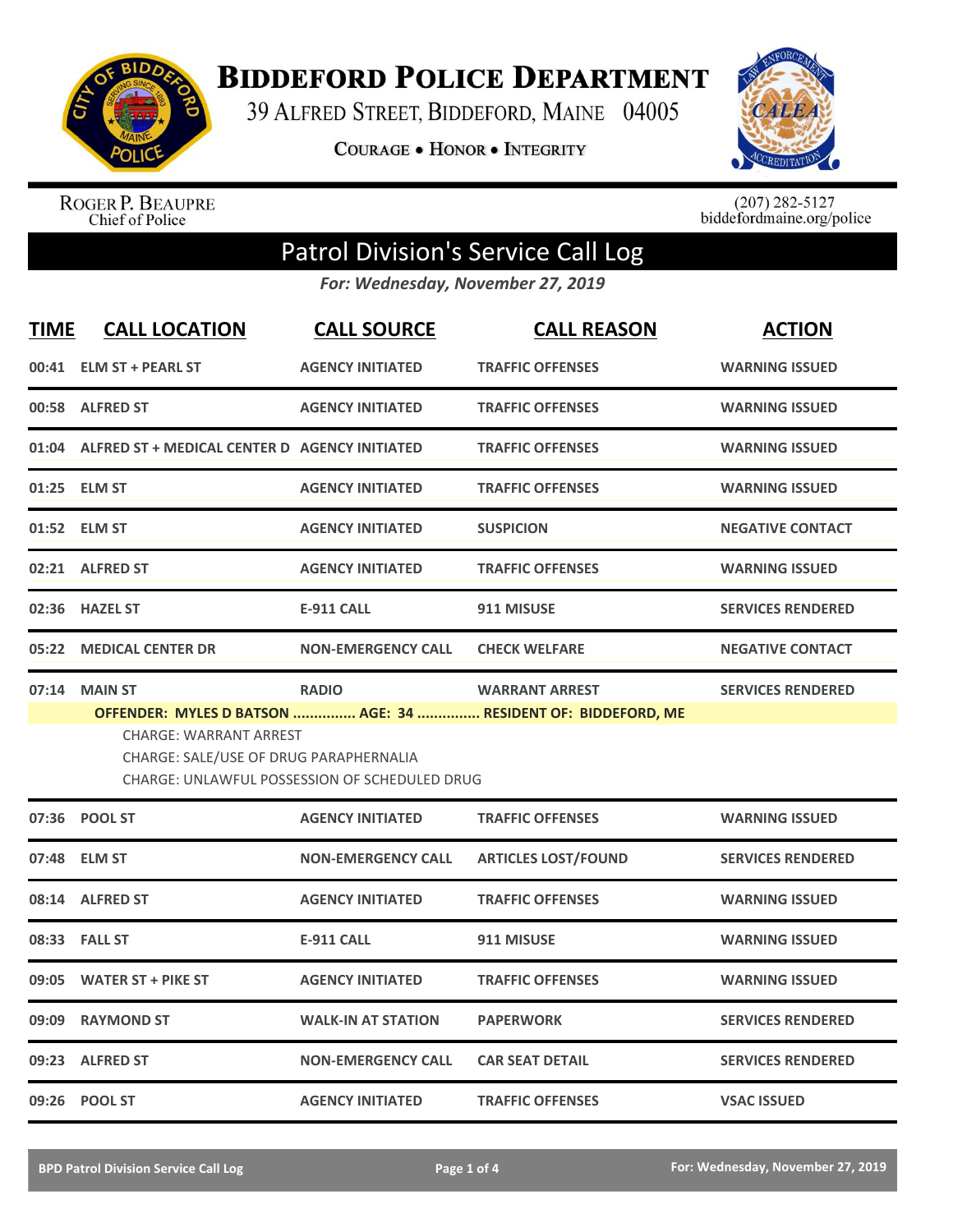| <b>TIME</b> | <b>CALL LOCATION</b>                             | <b>CALL SOURCE</b>        | <b>CALL REASON</b>                                                                                   | <b>ACTION</b>                |
|-------------|--------------------------------------------------|---------------------------|------------------------------------------------------------------------------------------------------|------------------------------|
|             | 09:26 ALFRED ST                                  | <b>WALK-IN AT STATION</b> | <b>COURT ORDERED CHECK IN</b>                                                                        | <b>SERVICES RENDERED</b>     |
|             | 09:34 MEDICAL CENTER DR                          | <b>AGENCY INITIATED</b>   | <b>ASSIST PD AGENCY</b>                                                                              | <b>SERVICES RENDERED</b>     |
|             | 09:47 RATHIER ST + ELM ST                        | <b>AGENCY INITIATED</b>   | <b>TRAFFIC OFFENSES</b>                                                                              | <b>WARNING ISSUED</b>        |
|             | 09:55 ALFRED ST + PRECOURT ST                    | <b>NON-EMERGENCY CALL</b> | <b>LIGHTS NOT CYCLING</b>                                                                            | <b>UNFOUNDED</b>             |
|             | 10:00 ALFRED ST                                  | <b>E-911 CALL</b>         | <b>ALL OTHER</b>                                                                                     | <b>NO ACTION REQUIRED</b>    |
|             | 10:01 FOREST ST                                  | <b>AGENCY INITIATED</b>   | <b>TRAFFIC OFFENSES</b>                                                                              | <b>WARNING ISSUED</b>        |
|             | 10:04 ALFRED ST                                  | <b>WALK-IN AT STATION</b> | <b>ALL OTHER</b>                                                                                     | <b>NO ACTION REQUIRED</b>    |
|             | 10:09 ELM ST                                     | <b>AGENCY INITIATED</b>   | <b>TRAFFIC OFFENSES</b>                                                                              | <b>WARNING ISSUED</b>        |
|             | 10:35 MAY ST                                     | <b>AGENCY INITIATED</b>   | <b>TRAFFIC OFFENSES</b>                                                                              | <b>WARNING ISSUED</b>        |
|             | 10:45 ALFRED ST                                  | <b>AGENCY INITIATED</b>   | <b>TRAFFIC OFFENSES</b>                                                                              | <b>WARNING ISSUED</b>        |
|             | 10:53 ALFRED ST<br><b>CHARGE: WARRANT ARREST</b> | <b>AGENCY INITIATED</b>   | <b>WARRANT ARREST - FLINT</b><br>OFFENDER: DAVID EDWARD MAGEE  AGE: 47  RESIDENT OF: SCARBOROUGH, ME | <b>ARREST(S) MADE</b>        |
| 11:00       | <b>GRAHAM ST</b>                                 | <b>WALK-IN AT STATION</b> | <b>CRIMINAL MISCHIEF</b>                                                                             | <b>REPORT TAKEN</b>          |
| 11:04       | <b>ALFRED ST</b>                                 | <b>WALK-IN AT STATION</b> | <b>WARRANT ARREST</b>                                                                                | <b>ARREST(S) MADE</b>        |
|             | <b>CHARGE: WARRANT ARREST</b>                    |                           | OFFENDER: BRYANNA LEE FOGG  AGE: 26  RESIDENT OF: BIDDEFORD, ME                                      |                              |
|             | 11:12 WEST ST                                    | <b>WALK-IN AT STATION</b> | <b>THEFT</b>                                                                                         | <b>SERVICES RENDERED</b>     |
|             | 11:16 ELM ST                                     | <b>AGENCY INITIATED</b>   | <b>TRAFFIC OFFENSES</b>                                                                              | <b>VSAC ISSUED</b>           |
|             | 11:41 ELM ST + AMHERST ST                        | <b>AGENCY INITIATED</b>   | <b>TRAFFIC OFFENSES</b>                                                                              | <b>VSAC ISSUED</b>           |
|             | 11:42 SACO FALLS WAY                             | <b>NON-EMERGENCY CALL</b> | <b>CHECK WELFARE</b>                                                                                 | <b>SERVICES RENDERED</b>     |
|             | 11:48 ALFRED ST                                  | <b>WALK-IN AT STATION</b> | <b>COURT ORDERED CHECK IN</b>                                                                        | <b>SERVICES RENDERED</b>     |
|             | 11:56 ALFRED ST                                  | <b>AGENCY INITIATED</b>   | <b>TRAFFIC OFFENSES</b>                                                                              | <b>VSAC ISSUED</b>           |
|             | 12:16 MITCHELL LN                                | <b>NON-EMERGENCY CALL</b> | <b>CRIM THREAT / TERRORIZING</b>                                                                     | <b>REFERRED OTHER AGENCY</b> |
|             | 12:17 ALFRED ST                                  | <b>AGENCY INITIATED</b>   | <b>TRAFFIC OFFENSES</b>                                                                              | <b>VSAC ISSUED</b>           |
|             | 12:17 ELM ST + SOUTH ST                          | <b>E-911 CALL</b>         | <b>SUSPICION</b>                                                                                     | <b>SERVICES RENDERED</b>     |
|             | 12:26 ALFRED ST                                  | <b>AGENCY INITIATED</b>   | <b>TRAFFIC OFFENSES</b>                                                                              | <b>VSAC ISSUED</b>           |
|             | 12:36 ALFRED ST                                  | <b>AGENCY INITIATED</b>   | <b>TRAFFIC OFFENSES</b>                                                                              | <b>VSAC ISSUED</b>           |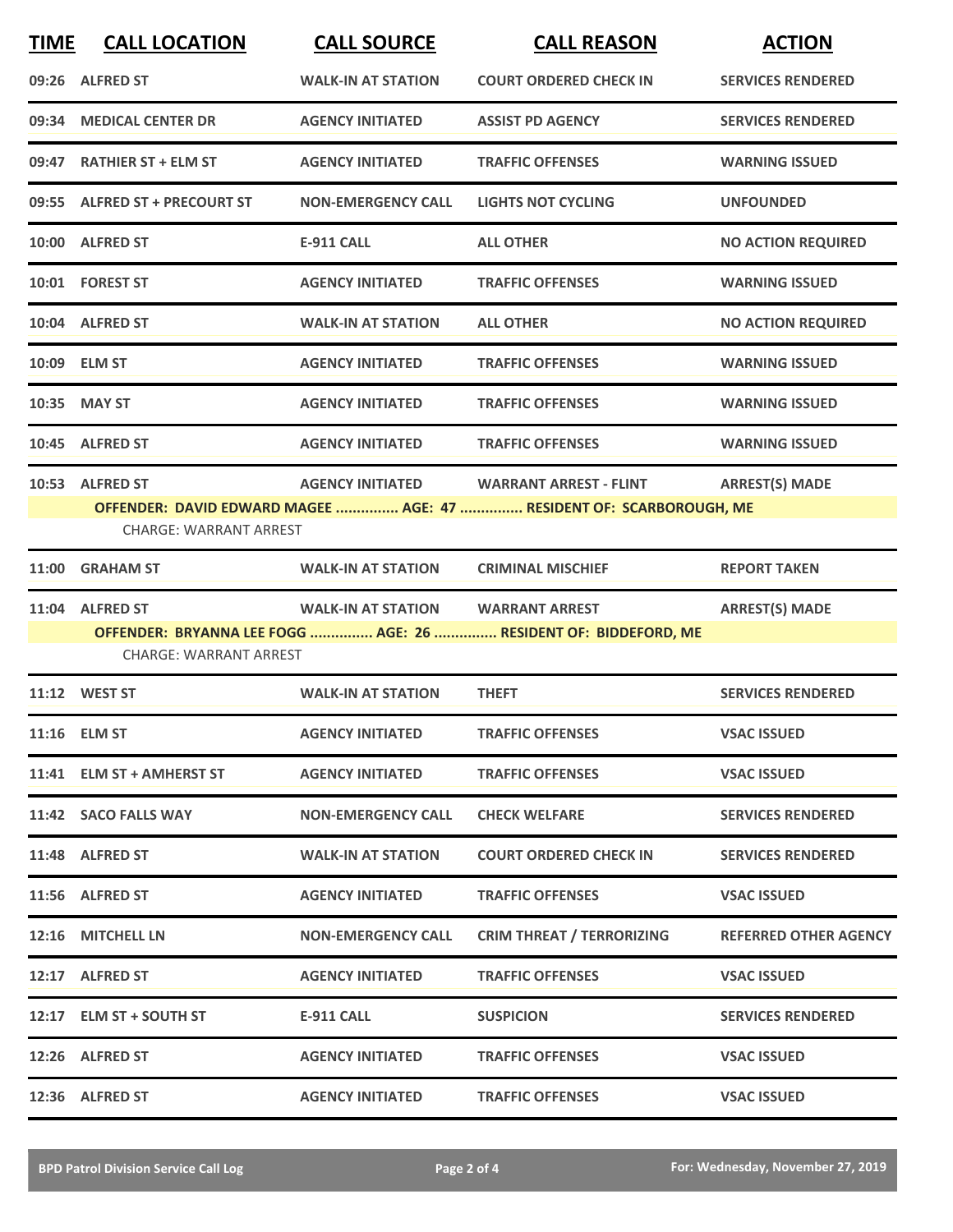| <b>TIME</b> | <b>CALL LOCATION</b>                           | <b>CALL SOURCE</b>        | <b>CALL REASON</b>                                                 | <b>ACTION</b>                |
|-------------|------------------------------------------------|---------------------------|--------------------------------------------------------------------|------------------------------|
|             | 12:39 ALFRED ST                                | <b>AGENCY INITIATED</b>   | <b>TRAFFIC OFFENSES</b>                                            | <b>VSAC ISSUED</b>           |
|             | 12:51 ALFRED ST + EDWARDS AVE                  | <b>AGENCY INITIATED</b>   | <b>TRAFFIC OFFENSES</b>                                            | <b>VSAC ISSUED</b>           |
|             | 12:56 ALFRED ST                                | <b>AGENCY INITIATED</b>   | <b>TRAFFIC OFFENSES</b>                                            | <b>VSAC ISSUED</b>           |
|             | 12:58 ALFRED ST                                | <b>AGENCY INITIATED</b>   | <b>TRAFFIC OFFENSES</b>                                            | <b>VSAC ISSUED</b>           |
|             | 13:06 WEST ST + GRAHAM ST                      | <b>AGENCY INITIATED</b>   | <b>TRAFFIC OFFENSES</b>                                            | <b>VSAC ISSUED</b>           |
|             | 13:07 ST MARYS ST                              | <b>NON-EMERGENCY CALL</b> | <b>WARRANT ARREST</b>                                              | <b>NO ACTION REQUIRED</b>    |
|             | 13:14 MAIN ST                                  | <b>E-911 CALL</b>         | 911 MISUSE                                                         | <b>NEGATIVE CONTACT</b>      |
|             | 13:18 ALFRED ST + MAY ST                       | <b>AGENCY INITIATED</b>   | <b>TRAFFIC OFFENSES</b>                                            | <b>VSAC ISSUED</b>           |
| 13:23       | <b>ELM ST</b>                                  | <b>AGENCY INITIATED</b>   | <b>TRAFFIC OFFENSES</b>                                            | <b>CITATION ISSUED</b>       |
|             | <b>CHARGE: OPERATE VEHICLE WITHOUT LICENSE</b> |                           | OFFENDER: JILLIAN LEAH SANTOSUOSSO  AGE: 35  RESIDENT OF: SACO, ME |                              |
| 13:30       | <b>ANDREWS RD</b>                              | <b>E-911 CALL</b>         | 911 MISUSE                                                         | <b>NO ACTION REQUIRED</b>    |
|             | 13:31 ALFRED ST                                | <b>NON-EMERGENCY CALL</b> | <b>DRUNKENNESS</b>                                                 | <b>SERVICES RENDERED</b>     |
|             | 13:37 ALFRED ST                                | <b>AGENCY INITIATED</b>   | <b>TRAFFIC OFFENSES</b>                                            | <b>VSAC ISSUED</b>           |
|             | 13:56 PARKVIEW CT                              | <b>WALK-IN AT STATION</b> | <b>MOTOR VEHICLE THEFT</b>                                         | <b>REFERRED OTHER AGENCY</b> |
|             | 13:57 FOSS ST                                  | <b>AGENCY INITIATED</b>   | <b>SEX OFFENDER REGISTRATION</b>                                   | <b>REPORT TAKEN</b>          |
|             | 13:57 ELM ST                                   | <b>AGENCY INITIATED</b>   | <b>TRAFFIC OFFENSES</b>                                            | <b>VSAC ISSUED</b>           |
|             | 13:58 POOL ST                                  | <b>NON-EMERGENCY CALL</b> | <b>THEFT</b>                                                       | <b>REPORT TAKEN</b>          |
|             | 14:05 ELM ST                                   | <b>NON-EMERGENCY CALL</b> | <b>ARTICLES LOST/FOUND</b>                                         | <b>SERVICES RENDERED</b>     |
|             | 14:06 ALFRED ST                                | <b>AGENCY INITIATED</b>   | <b>TRAFFIC OFFENSES</b>                                            | <b>WARNING ISSUED</b>        |
|             | 14:09 ELM ST                                   | <b>AGENCY INITIATED</b>   | <b>TRAFFIC OFFENSES</b>                                            | <b>VSAC ISSUED</b>           |
|             | 14:12 ALFRED ST                                | <b>AGENCY INITIATED</b>   | <b>TRAFFIC OFFENSES</b>                                            | <b>VSAC ISSUED</b>           |
|             | 14:22 WEST ST + FOREST ST                      | <b>AGENCY INITIATED</b>   | <b>TRAFFIC OFFENSES</b>                                            | <b>VSAC ISSUED</b>           |
|             | 14:28 DUPONT AVE                               | <b>AGENCY INITIATED</b>   | <b>PARKING COMPLAINT</b>                                           | <b>SERVICES RENDERED</b>     |
|             | 14:31 ALFRED ST                                | <b>AGENCY INITIATED</b>   | <b>TRAFFIC OFFENSES</b>                                            | <b>VSAC ISSUED</b>           |
|             | 14:35 ALFRED ST                                | <b>AGENCY INITIATED</b>   | <b>TRAFFIC OFFENSES</b>                                            | <b>VSAC ISSUED</b>           |
|             | 14:36 MEDICAL CENTER DR                        | E-911 CALL                | 911 MISUSE                                                         | <b>REFERRED OTHER AGENCY</b> |